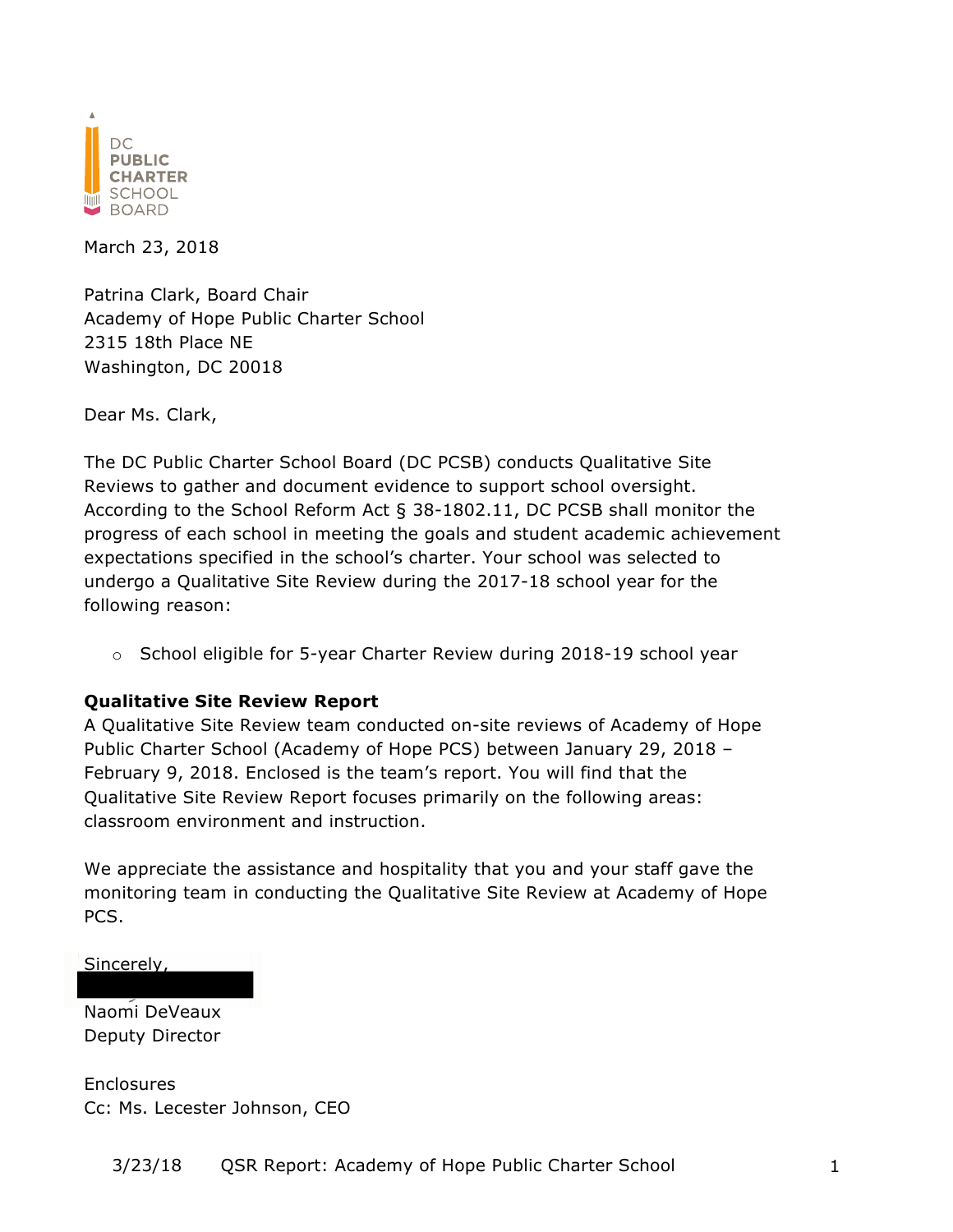# **Qualitative Site Review Report**

**Date:** March 23, 2018

### **Campus Information**

**Campus Name:** Academy of Hope Public Charter School (Academy of Hope PCS) **Wards:** 5 and 8 **Grade levels:** Adult

## **Qualitative Site Review Information**

**Reason for visit:** School eligible for 5-year charter review during 2018-19 school year **Two-week window:** January 29, 2018 – February 9, 2918 **QSR team members:** One DC PCSB staff member and three Adult Education consultants **Number of observations:** 22 **Total enrollment:** 306 **Students with Disabilities enrollment:** N/A – Academy of Hope PCS opted out of Individuals with Disabilities Education Act (IDEA) funding for school year 2017-18 **English Language Learners enrollment:** 0 **In-seat attendance on observation days: Visit 1:** January 29, 2018 – 72.8% **Visit 2:** January 31, 2018 – 69.8% **Visit 3:** February 6, 2017 – 70.3% **Visit 4:** February 7, 2018 – 61.2%

#### **Summary**

Academy of Hope PCS' mission is

To provide high quality education and services that change lives and improve our communities.

Academy of Hope PCS is a welcoming and respectful Adult Education school that serves students eighteen and older. The school's programmatic focus is to help their students improve academic skills, earn a General Education Diploma (GED), and become more active participants in their communities. The school employs several strategies to support their mission: using assessment-aligned instructional materials, offering courses during the day and evening, and infusing instruction with motivational messages for student improvement. In one observation students learned about Fran Lebowitz, a famous author who earned her GED. The teacher remarked, "It doesn't matter where we begin. It matters where we are going and where we finish. We can do anything when we put our minds to it."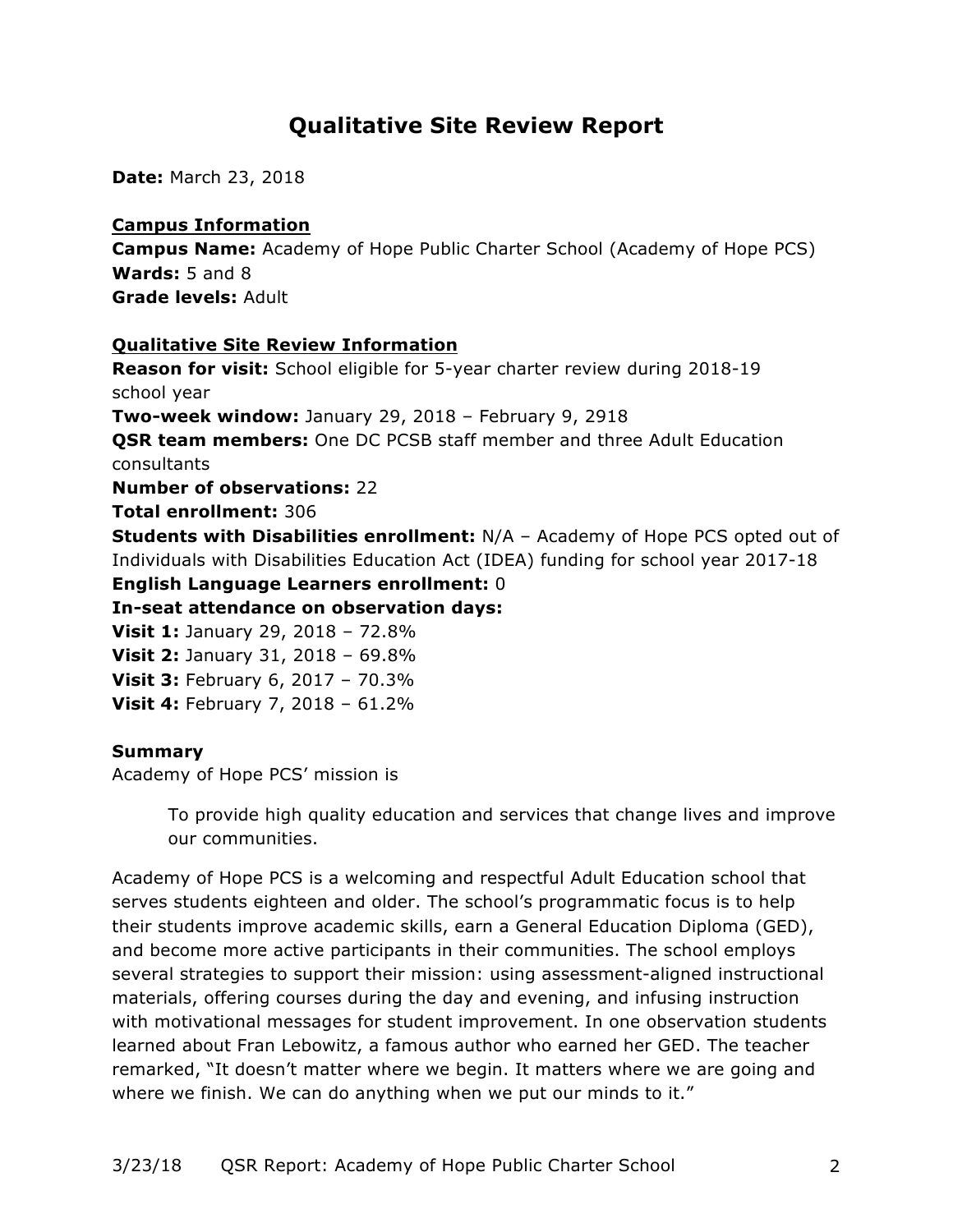The QSR team conducted observations at both campuses during the day and in the evening. Overall the team noted that teachers and students were engaged and motivated to work. There was a high level of respect and professionalism among students and between students and teachers. The QSR team noted minimal student tardiness that resulted in some loss of instructional time. Attendance ranged between 60-70%, and observers noted between 1-16 students in each observation. Some team members noted instances when students were on their phones for nonacademic reasons or left the classrooms seemingly without permission, but these occurrences were relatively infrequent.

During the QSR two-week window, the team used the Charlotte Danielson *Framework for Teaching* to examine classroom environment and instruction (see Appendix I and II). The QSR team scored 95% of observations as distinguished or proficient in the Classroom Environment domain. This was slightly lower than the score of 98% proficient or distinguished in this domain when the school received their last QSR in 2017 and average for adult education schools, where students self-select to attend school and absenteeism and withdrawals are more common symptoms than off-task behavior of students in class. Half of all observations scored distinguished in *Managing Student Behavior* as student behavior was entirely appropriate. The lowest scoring component was *Managing Classroom Procedures*. Most classrooms had effective procedures, but in some of these observations, there was some loss of instructional time due to ineffective routines. Some classrooms did not have centrally located materials, and as a result, students had to interrupt the teacher's instructions.

The QSR team scored 83% of observations as distinguished or proficient in the Instruction domain. This overall score is also slightly lower than the 86% rated as distinguished or proficient in 2017 and average for adult education schools. There were significantly fewer observations scored as distinguished in all components in this domain than in the Classroom Environment domain. There were also a few unsatisfactory scores in two components: *Communicating with Students* and *Using Discussion Techniques*. The QSR team observed some instances when the teacher had significant content errors or did not provide opportunity for students to discuss content. The highest scoring component in this domain was *Communicating with Students*. In the majority of classrooms teachers invited student participation and thinking on clearly explained learning tasks.

#### Governance

A member of the QSR team reviewed approved minutes from Academy of Hope PCS' November 18, 2017 board meeting. A quorum was present. The CEO, staff, and board members discussed fundraising, a focus on racial equity in hiring practices, and the upcoming January graduation for fifteen graduates. The school is working on creating a performance dashboard so staff and board members can stay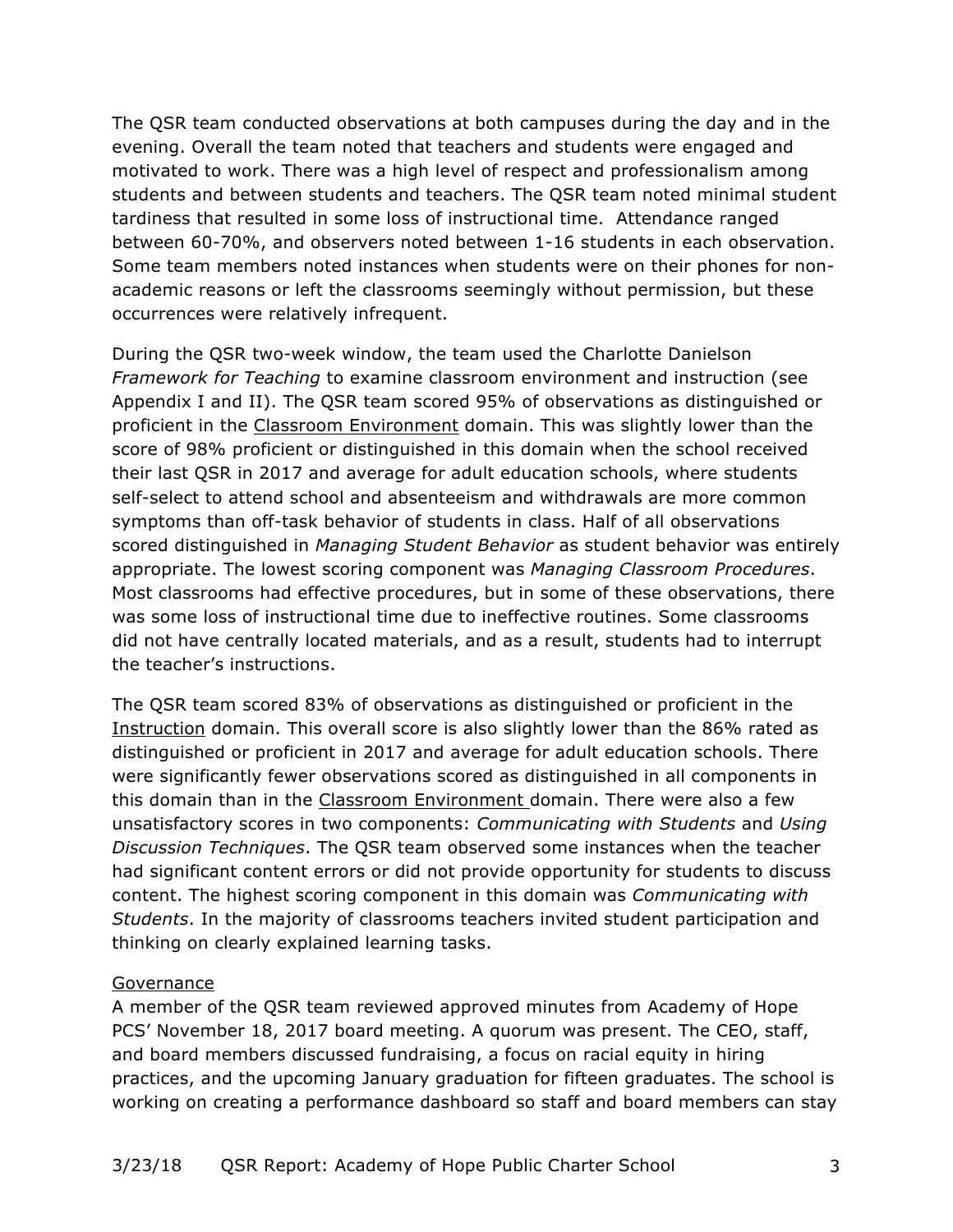up-to-date on the school's progress. The board discussed their governance practices and upcoming board elections.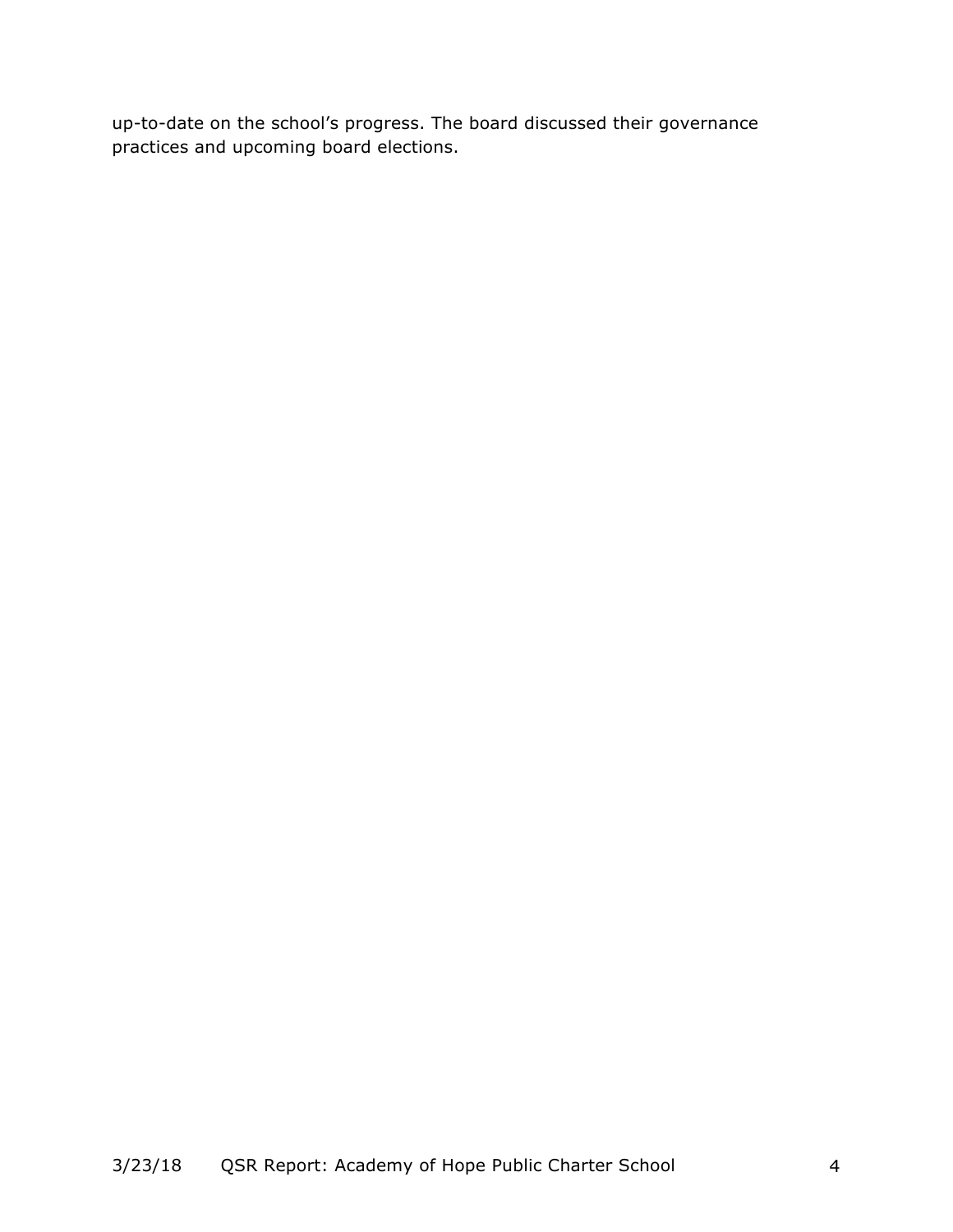## **THE CLASSROOM ENVIRONMENT<sup>1</sup>**

This table summarizes the school's performance on the Classroom Environment domain of the rubric during the unannounced visits. The label definitions for classroom observations of "distinguished," "proficient," "basic," and "unsatisfactory" are those from the Danielson framework. The QSR team scored 95% of classrooms as "distinguished" or "proficient" for the Classroom Environment domain. Please see Appendix III for a breakdown of each subdomain score.

| <b>The</b><br><b>Classroom</b><br><b>Environment</b>                  | <b>Evidence</b>                                                                                                                                                                                                                                                                                                                                                                                                                                                                                                                                                                                                                                | <b>School Wide Rating</b> |       |  |
|-----------------------------------------------------------------------|------------------------------------------------------------------------------------------------------------------------------------------------------------------------------------------------------------------------------------------------------------------------------------------------------------------------------------------------------------------------------------------------------------------------------------------------------------------------------------------------------------------------------------------------------------------------------------------------------------------------------------------------|---------------------------|-------|--|
| <b>Creating an</b><br><b>Environment</b><br>of Respect<br>and Rapport | The QSR team scored 100% of the observations<br>as distinguished or proficient. Interactions<br>between teachers and students were friendly,<br>respectful, and appropriate at all times.<br>Teachers either addressed students by their first<br>names or by their honorifics. Students eagerly<br>participated and willingly took intellectual risks.<br>In distinguished observations interactions<br>reflected genuine warmth, care for students as<br>individuals, and sensitivity to each person.<br>Teachers and students joked with each other,<br>connected to each other on their out-of-school<br>lives, and encouraged each other. |                           | 36%   |  |
|                                                                       | One student said to the teacher, "I was right, I<br>told you, but you weren't listening to me." The<br>teacher and student laughed and then the<br>teacher responded, "I was listening but I<br>wanted you to check!" They smiled at each<br>other and the student gave a thumbs-up. In<br>another observation the students encouraged<br>each other and engaged in thoughtful<br>interactions, saying, "Can you show me how to<br>do that?" or "Can you say that again, please?"                                                                                                                                                              | Proficient                | 64%   |  |
|                                                                       | The QSR team scored none of the observations                                                                                                                                                                                                                                                                                                                                                                                                                                                                                                                                                                                                   | <b>Basic</b>              | $0\%$ |  |
| as basic or unsatisfactory in this component.                         |                                                                                                                                                                                                                                                                                                                                                                                                                                                                                                                                                                                                                                                | Unsatisfactory            | 0%    |  |

<u> 1989 - Johann Stein, marwolaethau a bh</u>

 $1$  Teachers may be observed more than once by different review team members.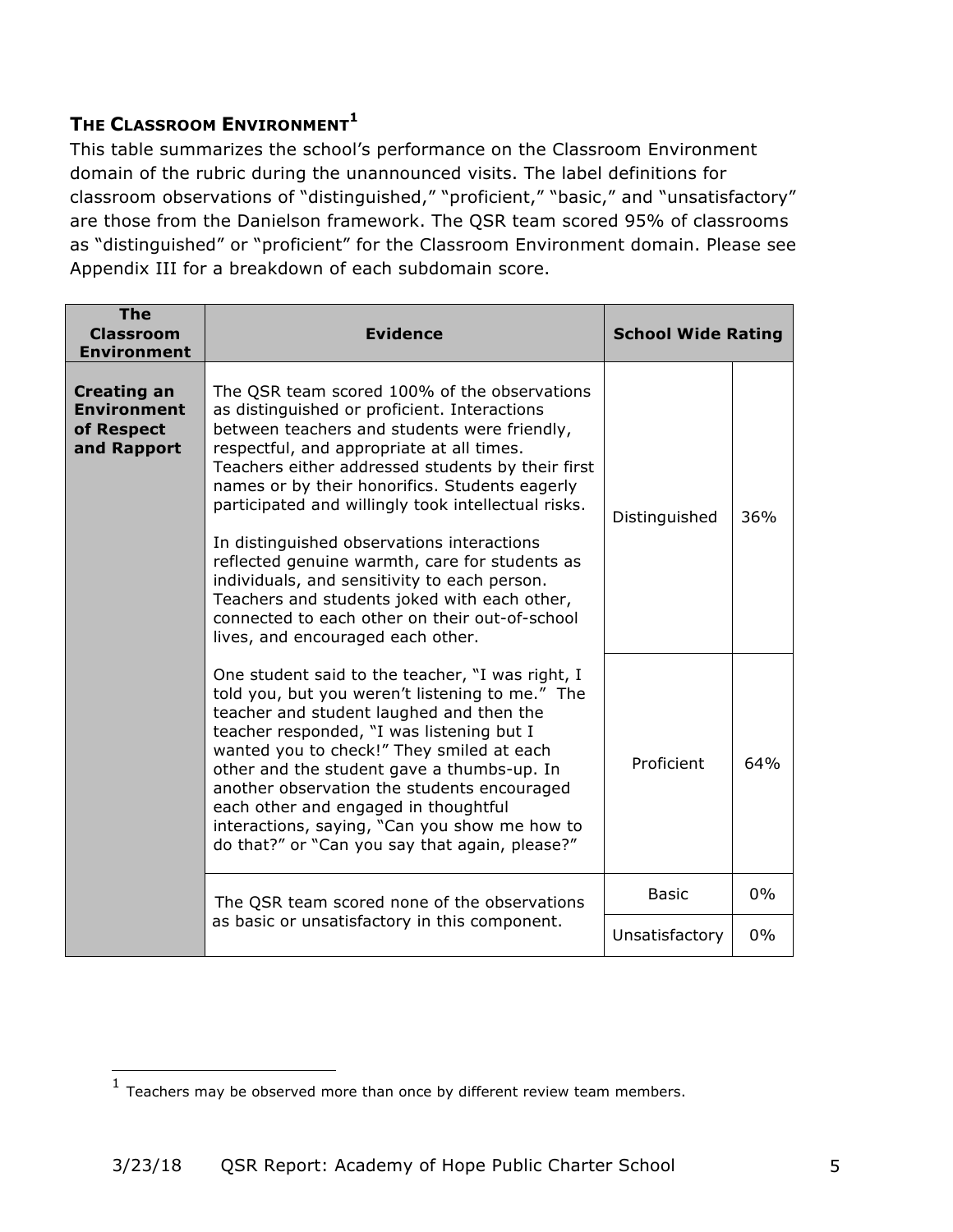| <b>The</b><br><b>Classroom</b><br><b>Environment</b>                                                                                                                                                                                                                                                                                                                                                      | <b>Evidence</b>                                                                                                                                                                                                                                                       | <b>School Wide Rating</b> |     |
|-----------------------------------------------------------------------------------------------------------------------------------------------------------------------------------------------------------------------------------------------------------------------------------------------------------------------------------------------------------------------------------------------------------|-----------------------------------------------------------------------------------------------------------------------------------------------------------------------------------------------------------------------------------------------------------------------|---------------------------|-----|
| <b>Establishing a</b><br><b>Culture for</b><br><b>Learning</b>                                                                                                                                                                                                                                                                                                                                            | Distinguished                                                                                                                                                                                                                                                         | 23%                       |     |
|                                                                                                                                                                                                                                                                                                                                                                                                           | Proficient                                                                                                                                                                                                                                                            | 68%                       |     |
|                                                                                                                                                                                                                                                                                                                                                                                                           | The QSR team scored less than 10% of the<br>observations as basic or unsatisfactory in this                                                                                                                                                                           |                           | 9%  |
| component.                                                                                                                                                                                                                                                                                                                                                                                                |                                                                                                                                                                                                                                                                       | Unsatisfactory            | 0%  |
| <b>Managing</b><br>The QSR team scored 91% of the observations<br><b>Classroom</b><br>as distinguished or proficient in this component.<br>In most observations routines functioned<br><b>Procedures</b><br>smoothly and there was little loss of<br>instructional time. Most of the time, students<br>either had their materials or teachers had extras<br>available. Students who arrived late to class |                                                                                                                                                                                                                                                                       | Distinguished             | 5%  |
|                                                                                                                                                                                                                                                                                                                                                                                                           | began working quickly and quietly. In one<br>observation a student got up and began handing<br>out notebooks without teacher prompting. The<br>students in these observations quickly<br>transitioned efficiently between whole group and<br>small group instruction. | Proficient                | 86% |
|                                                                                                                                                                                                                                                                                                                                                                                                           | The QSR team scored less than 10% of the                                                                                                                                                                                                                              | <b>Basic</b>              | 9%  |
| observations as basic or unsatisfactory in this<br>component.                                                                                                                                                                                                                                                                                                                                             |                                                                                                                                                                                                                                                                       | Unsatisfactory            | 0%  |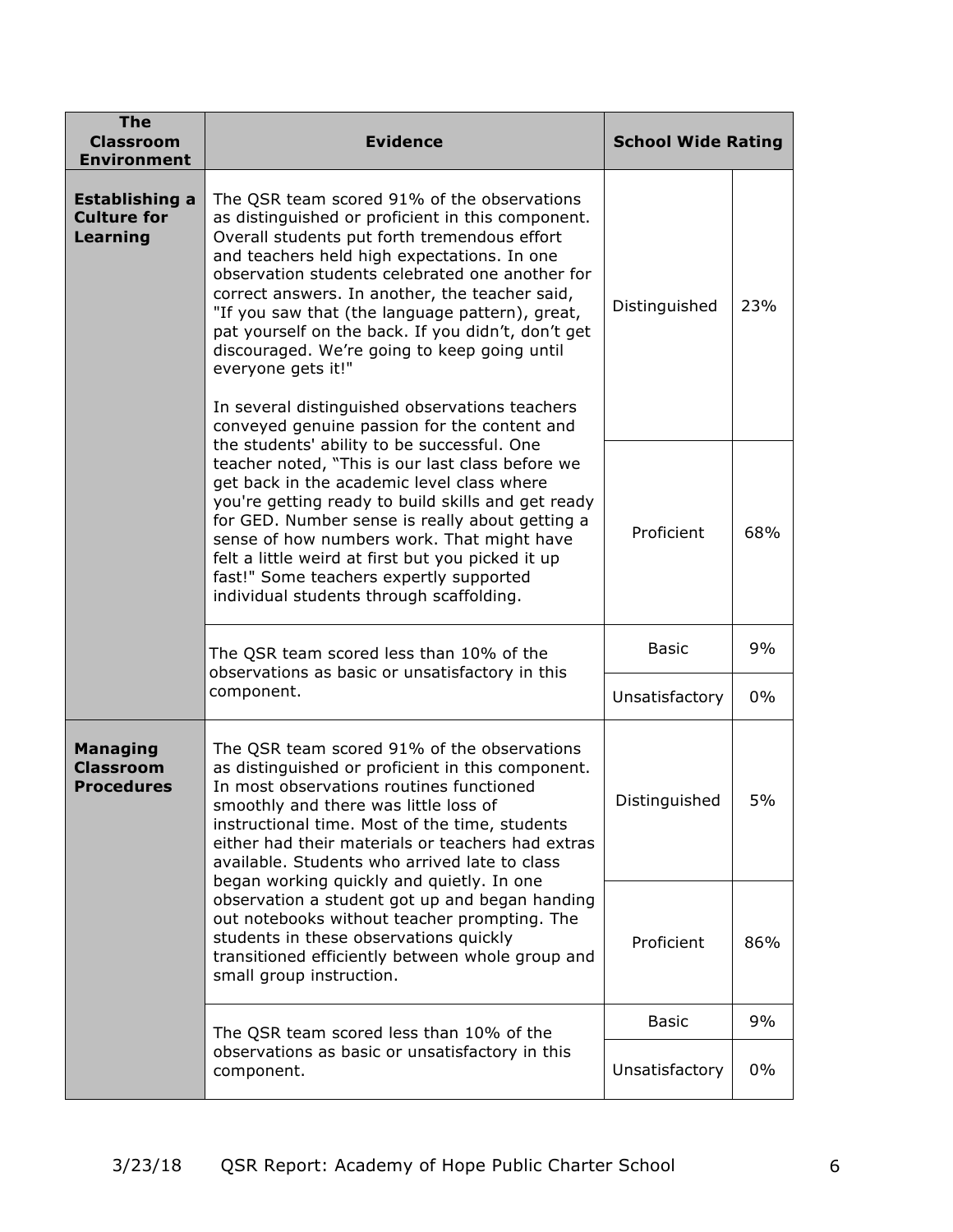| <b>The</b><br><b>Classroom</b><br><b>Environment</b>                                          | <b>Evidence</b>                                                                                                                                                                                                                                                                                                                                                                                                                                                                                                                                                                                                                                                                                                                                              | <b>School Wide Rating</b> |     |
|-----------------------------------------------------------------------------------------------|--------------------------------------------------------------------------------------------------------------------------------------------------------------------------------------------------------------------------------------------------------------------------------------------------------------------------------------------------------------------------------------------------------------------------------------------------------------------------------------------------------------------------------------------------------------------------------------------------------------------------------------------------------------------------------------------------------------------------------------------------------------|---------------------------|-----|
| <b>Managing</b><br><b>Student</b><br><b>Behavior</b>                                          | The QSR team scored 100% of the observations<br>as distinguished or proficient in this component.<br>Half of the observations rated as distinguished,<br>making this the highest scoring component in<br>the review. In these observations student<br>behavior was entirely appropriate or the teacher<br>was preventative and swift in handling any<br>minor misbehaviors. Students were active in<br>correcting their own behavior and the behavior<br>of their peers. During one observation a student<br>was explaining a problem to another student<br>while the teacher was talking. Another student<br>motioned for the two of them to keep it down<br>and they immediately began whispering even<br>quieter while the class continued uninterrupted. |                           | 50% |
|                                                                                               | In all other observations teachers handled minor<br>misbehaviors consistently, respectfully, and<br>effectively. One teacher had to remind students<br>to put away and silence cell phones after one<br>student's phone continued to receive audible<br>text messages. In another observation the<br>students were playing a game and it got very<br>loud as students began jumping and yelling. The<br>teacher reminded the students to stay in their<br>seats and to listen to the other teams'<br>responses, resulting in a rule change to curb<br>students' enthusiasm: "If you holler out the<br>answer, you lose a point!"                                                                                                                             | Proficient                | 50% |
| The QSR team scored none of the observations<br>as basic or unsatisfactory in this component. |                                                                                                                                                                                                                                                                                                                                                                                                                                                                                                                                                                                                                                                                                                                                                              | <b>Basic</b>              | 0%  |
|                                                                                               |                                                                                                                                                                                                                                                                                                                                                                                                                                                                                                                                                                                                                                                                                                                                                              | Unsatisfactory            | 0%  |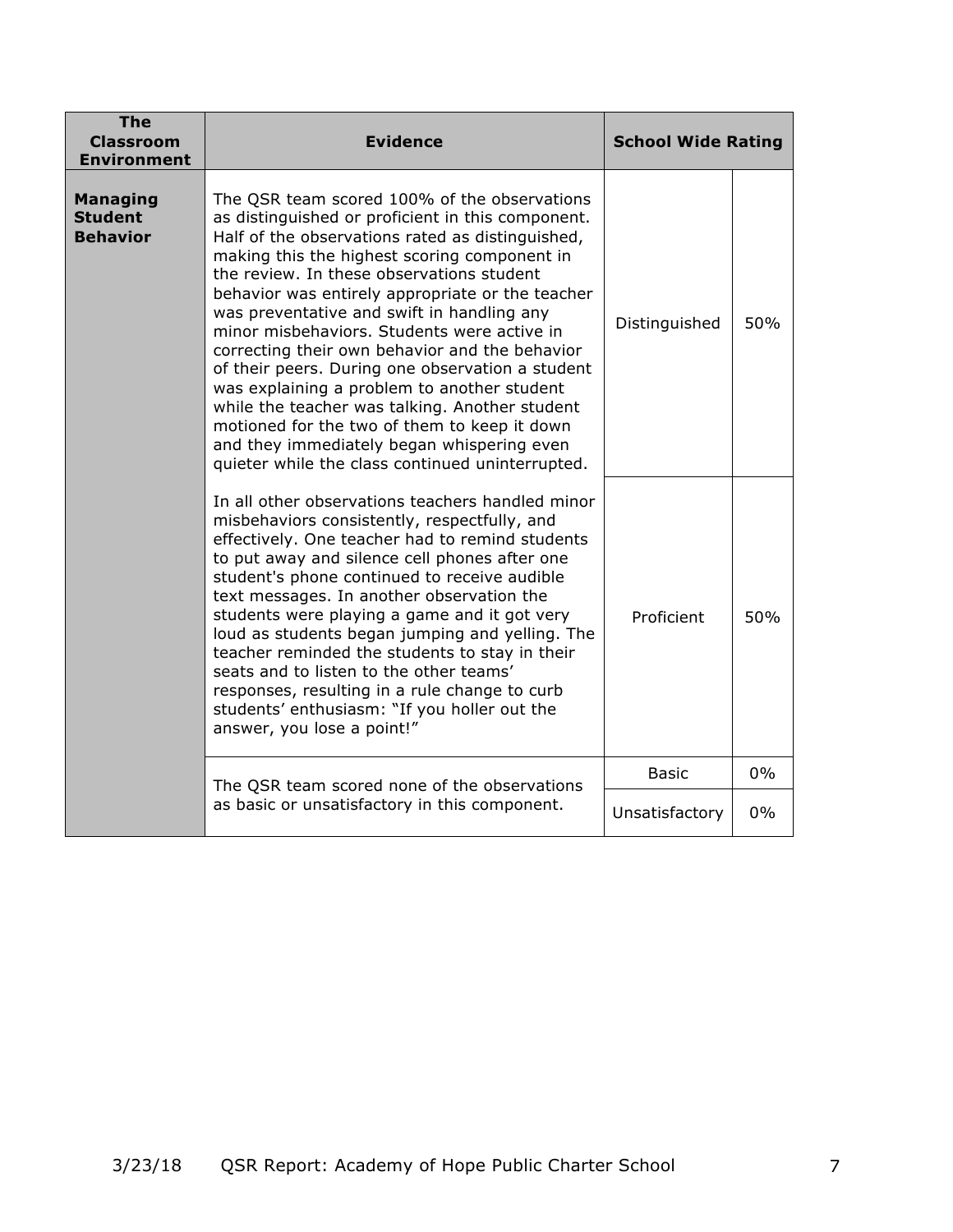#### **INSTRUCTION**

This table summarizes the school's performance on the Instruction domain of the rubric during the unannounced visits. The label definitions for classroom observations of "distinguished," "proficient," "basic," and "unsatisfactory" are those from the Danielson framework. The QSR team scored 83% of classrooms as "distinguished" or "proficient" for the Instruction domain. Please see Appendix III for a breakdown of each subdomain score.

| <b>Instruction</b>                                                                                                                                                                                                                                                                                                                                                                                                                                        | <b>Evidence</b>                                                                                                                                                                                                                                                                                                                                                                                                                                           | <b>School Wide Rating</b> |     |
|-----------------------------------------------------------------------------------------------------------------------------------------------------------------------------------------------------------------------------------------------------------------------------------------------------------------------------------------------------------------------------------------------------------------------------------------------------------|-----------------------------------------------------------------------------------------------------------------------------------------------------------------------------------------------------------------------------------------------------------------------------------------------------------------------------------------------------------------------------------------------------------------------------------------------------------|---------------------------|-----|
| <b>Communicating</b><br>with Students                                                                                                                                                                                                                                                                                                                                                                                                                     | The QSR team scored 91% of the observations<br>as distinguished or proficient in this<br>component. Teachers clearly communicated<br>the instructional purpose of the lessons and<br>contextualized them within the larger scope.<br>Several teachers reminded students about<br>previous lessons or made connections to the<br>GRE or other assessments.<br>In many observations teachers also provided<br>clear directions and scaffolding when needed. |                           | 9%  |
| Even though some lessons were focused on<br>elementary level content, the teachers used<br>age appropriate vocabulary and examples to<br>teach students. Teachers also suggested<br>specific strategies students could use. In one<br>observation the teacher explained, "Now here<br>you could use addition instead of multiplication<br>but multiplication is faster. Let's see why<br>multiplication would work better than addition<br>in this case." |                                                                                                                                                                                                                                                                                                                                                                                                                                                           | Proficient                | 82% |
|                                                                                                                                                                                                                                                                                                                                                                                                                                                           | The QSR team rated less than 10% of the<br>observations as basic in this component.                                                                                                                                                                                                                                                                                                                                                                       | <b>Basic</b>              | 5%  |
|                                                                                                                                                                                                                                                                                                                                                                                                                                                           | The QSR team rated less than 10% of the<br>observations as unsatisfactory in this<br>component.                                                                                                                                                                                                                                                                                                                                                           | Unsatisfactory            | 5%  |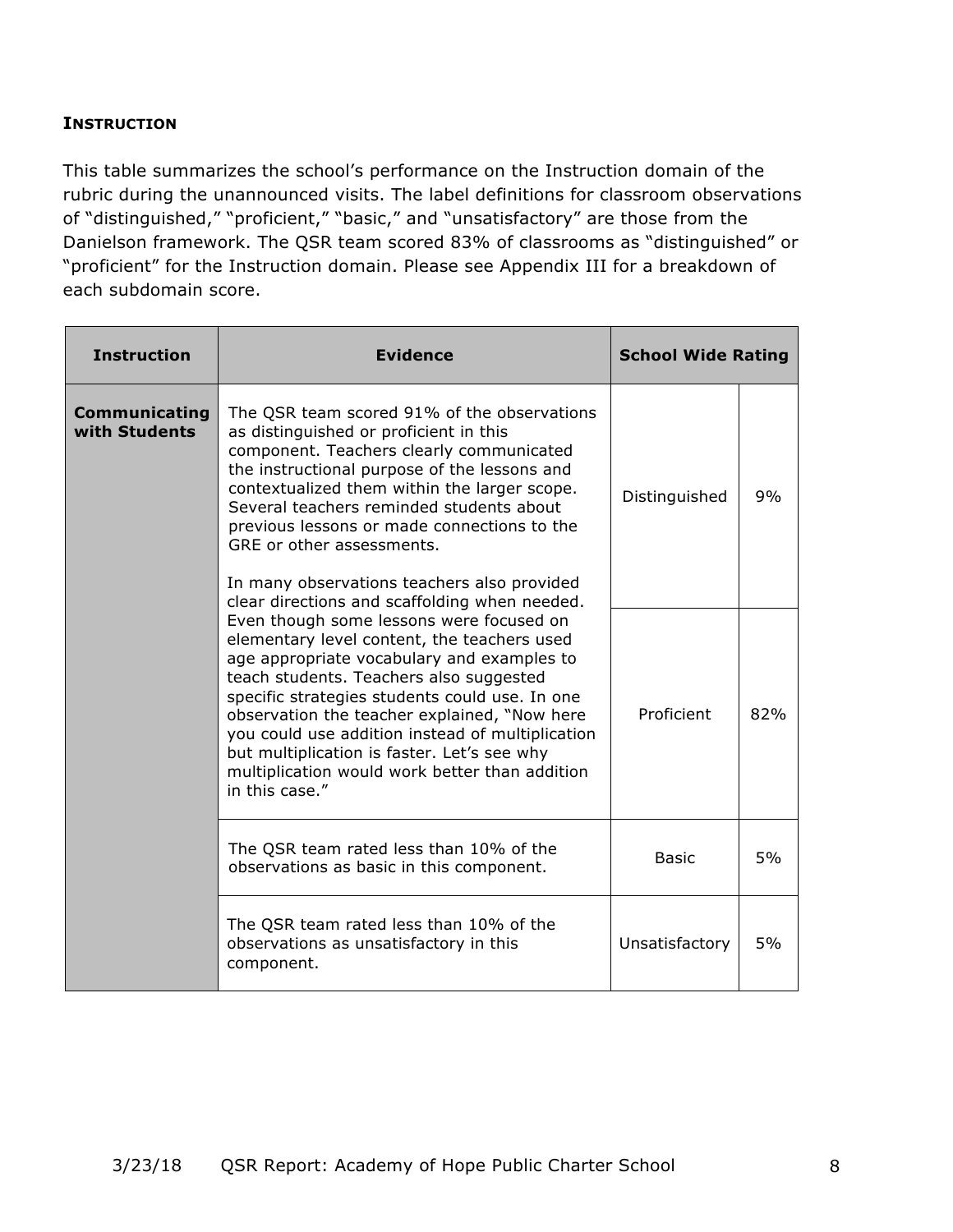| <b>Instruction</b>                                                                           | <b>Evidence</b>                                                                                                                                                                                                                                                                                                                                                                                                  | <b>School Wide Rating</b> |     |
|----------------------------------------------------------------------------------------------|------------------------------------------------------------------------------------------------------------------------------------------------------------------------------------------------------------------------------------------------------------------------------------------------------------------------------------------------------------------------------------------------------------------|---------------------------|-----|
| <b>Using</b><br>Questioning/<br><b>Prompts and</b><br><b>Discussion</b><br><b>Techniques</b> | The QSR team scored 72% of the observations<br>as distinguished or proficient in this<br>component. Several teachers in these<br>observations asked students to justify their<br>thinking, recall prior learning, and use context<br>clues. Teachers asked questions such as, "Let<br>me see your logic" and "How do you know? Tell<br>me a bit more" or "You are right, but why?"                               | Distinguished             | 5%  |
|                                                                                              | Students in the proficient observations<br>engaged actively in the work and discussions,<br>at times talking to each other about the<br>content. Many students asked questions,<br>seeking to understand at a deeper level.                                                                                                                                                                                      | Proficient                | 67% |
|                                                                                              | The QSR team scored 24% of the observations<br>as basic in this component. The QSR team<br>noted that in a few observations, discussion<br>was not prevalent. Teachers asked questions<br>but few discussion techniques were employed.                                                                                                                                                                           |                           |     |
|                                                                                              | In several observations teachers asked<br>questions mostly along a single path of inquiry:<br>"What are the steps we take to identify main<br>idea and supporting details?" In another<br>observation the teacher asked "why?" but<br>there was only one acceptable answer. Even<br>when multiple strategies could have been<br>used, the teachers in the basic observations<br>led students down a single path. | <b>Basic</b>              | 24% |
|                                                                                              | The QSR team scored less than 10% of the<br>observations as unsatisfactory in this<br>component.                                                                                                                                                                                                                                                                                                                 | Unsatisfactory            | 5%  |
| <b>Engaging</b><br><b>Students in</b><br>Learning                                            | The QSR team scored 82% of the observations<br>as proficient in this component and none as<br>distinguished. In many observations teachers<br>engaged all students using a variety of<br>strategies. One teacher used individual white<br>boards so all students could write their<br>responses, show them, and then discuss the<br>results.                                                                     | Distinguished             | 0%  |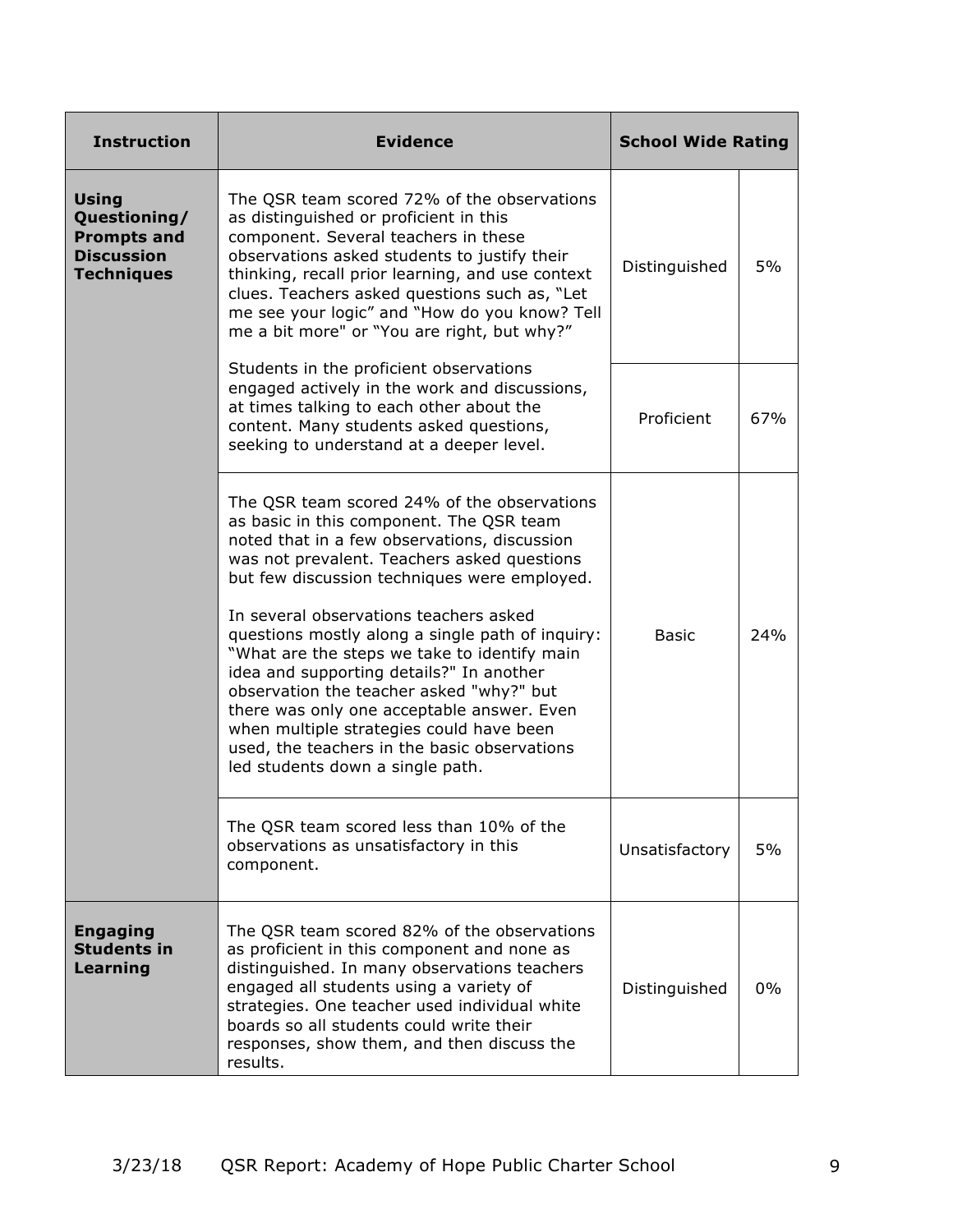| <b>Instruction</b>                                                                                                                                                                                                                                                                                                                                                                              | <b>Evidence</b><br><b>School Wide Rating</b>                                                                                                                                                                                                                                                                                                                                                                                     |               |     |  |  |
|-------------------------------------------------------------------------------------------------------------------------------------------------------------------------------------------------------------------------------------------------------------------------------------------------------------------------------------------------------------------------------------------------|----------------------------------------------------------------------------------------------------------------------------------------------------------------------------------------------------------------------------------------------------------------------------------------------------------------------------------------------------------------------------------------------------------------------------------|---------------|-----|--|--|
|                                                                                                                                                                                                                                                                                                                                                                                                 | Overall students were motivated to work on<br>the course material and persist through<br>challenges. In one class students continued<br>working during the break and the teacher had<br>to tell them to leave the room to rest their<br>brains.                                                                                                                                                                                  | Proficient    | 82% |  |  |
|                                                                                                                                                                                                                                                                                                                                                                                                 | <b>Basic</b>                                                                                                                                                                                                                                                                                                                                                                                                                     | 18%           |     |  |  |
|                                                                                                                                                                                                                                                                                                                                                                                                 | Unsatisfactory                                                                                                                                                                                                                                                                                                                                                                                                                   | $0\%$         |     |  |  |
| <b>Using</b><br>The QSR team scored 86% of the observations<br><b>Assessment in</b><br>as proficient in this component and none as<br><b>Instruction</b><br>distinguished. In many observations teachers<br>monitored student learning through<br>questioning, collecting exit tickets or class<br>work, and/or walking around the room to look<br>at student work. In one observation students |                                                                                                                                                                                                                                                                                                                                                                                                                                  | Distinguished | 0%  |  |  |
|                                                                                                                                                                                                                                                                                                                                                                                                 | had to answer the problem correctly on their<br>exit ticket to be dismissed from class. Students<br>who were incorrect were pushed to go back<br>and check their work and then eventually all<br>were dismissed from class and all were correct.<br>In another observation the teacher employed a<br>"thumbs up/thumbs down" strategy to assess<br>comprehension, asking students to indicate<br>whether or not they understood. | Proficient    | 86% |  |  |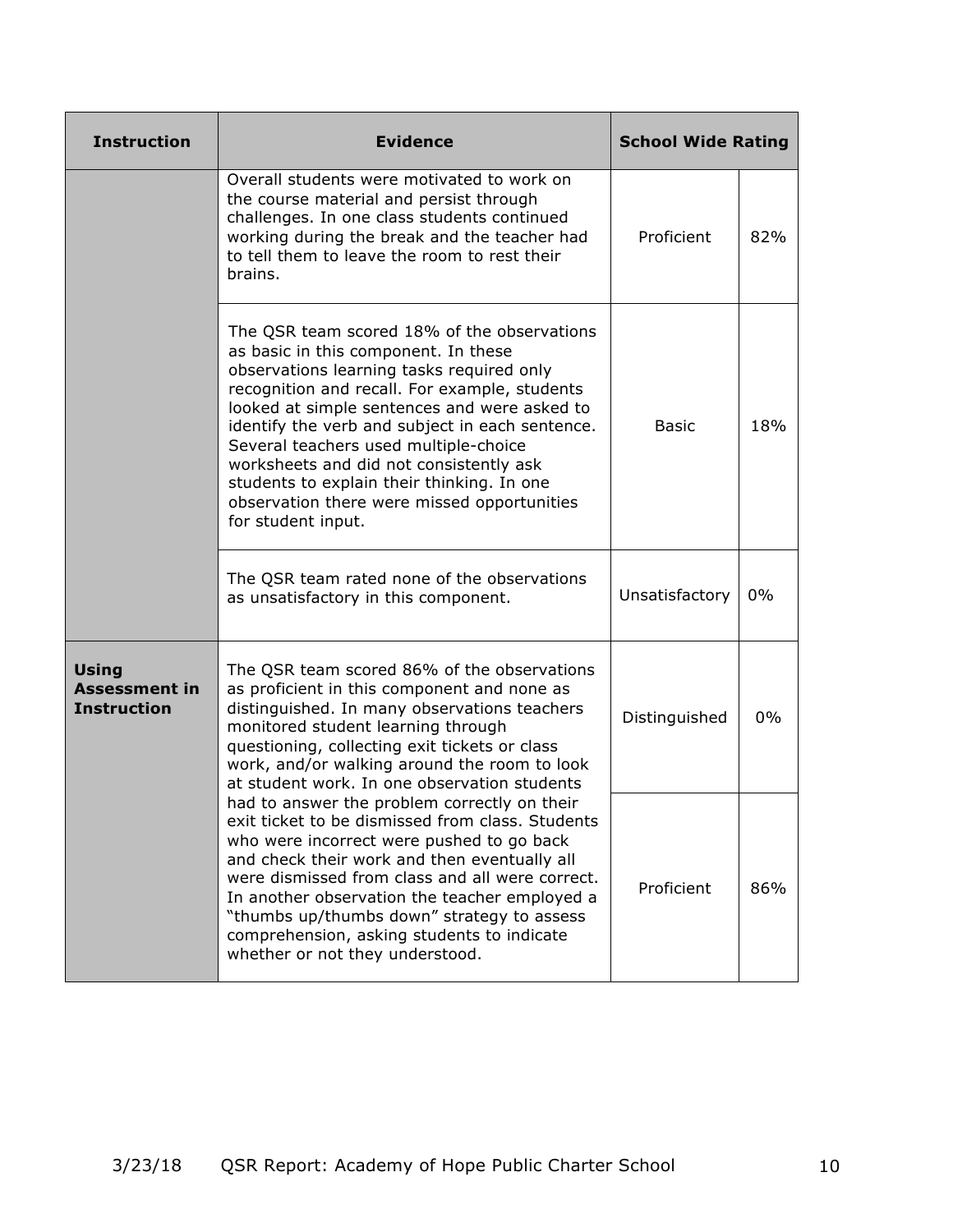| <b>Instruction</b> | <b>Evidence</b>                                                                                                                                                                                                                                                                                                                                                                                                                                                                                                                                                                                                                                                                         | <b>School Wide Rating</b> |     |
|--------------------|-----------------------------------------------------------------------------------------------------------------------------------------------------------------------------------------------------------------------------------------------------------------------------------------------------------------------------------------------------------------------------------------------------------------------------------------------------------------------------------------------------------------------------------------------------------------------------------------------------------------------------------------------------------------------------------------|---------------------------|-----|
|                    | The QSR team scored 14% of the observations<br>as basic in this component. In these<br>observations monitoring student learning was<br>global and at times ineffective. One teacher<br>posed questions and only one or two students<br>had the opportunity to respond. There was no<br>indication of individual student understanding.<br>In another observation the teacher relied on<br>written responses from some students on the<br>board as assessment without eliciting evidence<br>of understanding from all students.<br>Additionally, this teacher corrected student<br>work on the board without explaining why it<br>was incorrect or what had to be done to correct<br>it. | <b>Basic</b>              | 14% |
|                    | The QSR team rated none of the observations<br>as unsatisfactory in this component.                                                                                                                                                                                                                                                                                                                                                                                                                                                                                                                                                                                                     | Unsatisfactory            | 0%  |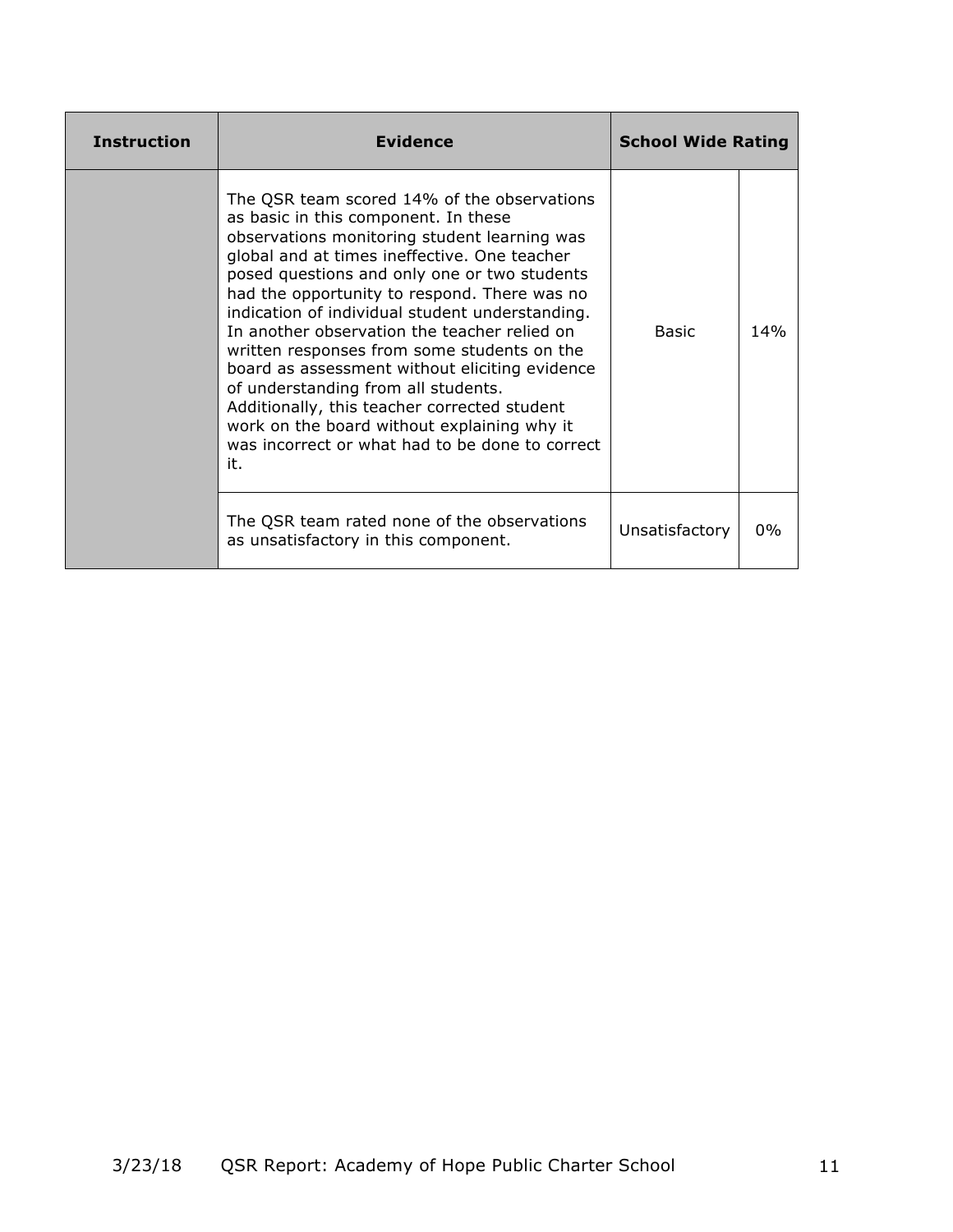## **APPENDIX I: THE CLASSROOM ENVIRONMENT OBSERVATION RUBRIC**

| <b>The Classroom</b><br><b>Environment</b>                                | <b>Unsatisfactory</b>                                                                                                                                                                                                      | <b>Basic</b>                                                                                                                                                                                                                                                                                                                                 | <b>Proficient</b>                                                                                                                                                                                                                                 | <b>Distinguished</b>                                                                                                                                                                                                                                                                                                                 |
|---------------------------------------------------------------------------|----------------------------------------------------------------------------------------------------------------------------------------------------------------------------------------------------------------------------|----------------------------------------------------------------------------------------------------------------------------------------------------------------------------------------------------------------------------------------------------------------------------------------------------------------------------------------------|---------------------------------------------------------------------------------------------------------------------------------------------------------------------------------------------------------------------------------------------------|--------------------------------------------------------------------------------------------------------------------------------------------------------------------------------------------------------------------------------------------------------------------------------------------------------------------------------------|
| <b>Creating an</b><br><b>Environment of</b><br><b>Respect and Rapport</b> | Classroom interactions,<br>both between the teacher<br>and students and among<br>students, are negative or<br>inappropriate and<br>characterized by sarcasm,<br>putdowns, or conflict.                                     | Classroom interactions<br>are generally<br>appropriate and free<br>from conflict but may be<br>characterized by<br>occasional displays of<br>insensitivity.                                                                                                                                                                                  | Classroom interactions<br>reflect general warmth<br>and caring, and are<br>respectful of the cultural<br>and developmental<br>differences among<br>groups of students.                                                                            | Classroom interactions<br>are highly respectful,<br>reflecting genuine<br>warmth and caring<br>toward individuals.<br>Students themselves<br>ensure maintenance of<br>high levels of civility<br>among member of the<br>class.                                                                                                       |
| <b>Establishing a</b><br><b>Culture for Learning</b>                      | The classroom does not<br>represent a culture for<br>learning and is<br>characterized by low<br>teacher commitment to the<br>subject, low expectations<br>for student achievement,<br>and little student pride in<br>work. | The classroom<br>environment reflects<br>only a minimal culture<br>for learning, with only<br>modest or inconsistent<br>expectations for student<br>achievement, little<br>teacher commitment to<br>the subject, and little<br>student pride in work.<br>Both teacher and<br>students are performing<br>at the minimal level to<br>"get by." | The classroom<br>environment represents<br>a genuine culture for<br>learning, with<br>commitment to the<br>subject on the part of<br>both teacher and<br>students, high<br>expectations for student<br>achievement, and<br>student pride in work. | Students assumes<br>much of the<br>responsibility for<br>establishing a culture<br>for learning in the<br>classroom by taking<br>pride in their work,<br>initiating improvements<br>to their products, and<br>holding the work to the<br>highest standard.<br>Teacher demonstrates<br>as passionate<br>commitment to the<br>subject. |
| <b>Managing Classroom</b><br><b>Procedures</b>                            | Classroom routines and<br>procedures are either<br>nonexistent or inefficient,<br>resulting in the loss of<br>much instruction time.                                                                                       | Classroom routines and<br>procedures have been<br>established but function<br>unevenly or<br>inconsistently, with<br>some loss of instruction<br>time.                                                                                                                                                                                       | Classroom routines and<br>procedures have been<br>established and function<br>smoothly for the most<br>part, with little loss of<br>instruction time.                                                                                             | Classroom routines and<br>procedures are<br>seamless in their<br>operation, and students<br>assume considerable<br>responsibility for their<br>smooth functioning.                                                                                                                                                                   |
| <b>Managing Student</b><br><b>Behavior</b>                                | Student behavior is poor,<br>with no clear expectations,<br>no monitoring of student<br>behavior, and<br>inappropriate response to<br>student misbehavior.                                                                 | Teacher makes an effort<br>to establish standards of<br>conduct for students,<br>monitor student<br>behavior, and respond to<br>student misbehavior, but<br>these efforts are not<br>always successful.                                                                                                                                      | Teacher is aware of<br>student behavior, has<br>established clear<br>standards of conduct,<br>and responds to student<br>misbehavior in ways that<br>are appropriate and<br>respectful of the<br>students.                                        | Student behavior is<br>entirely appropriate,<br>with evidence of<br>student participation in<br>setting expectations<br>and monitoring<br>behavior. Teacher's<br>monitoring of student<br>behavior is subtle and<br>preventive, and<br>teachers' response to<br>student misbehavior is<br>sensitive to individual<br>student needs.  |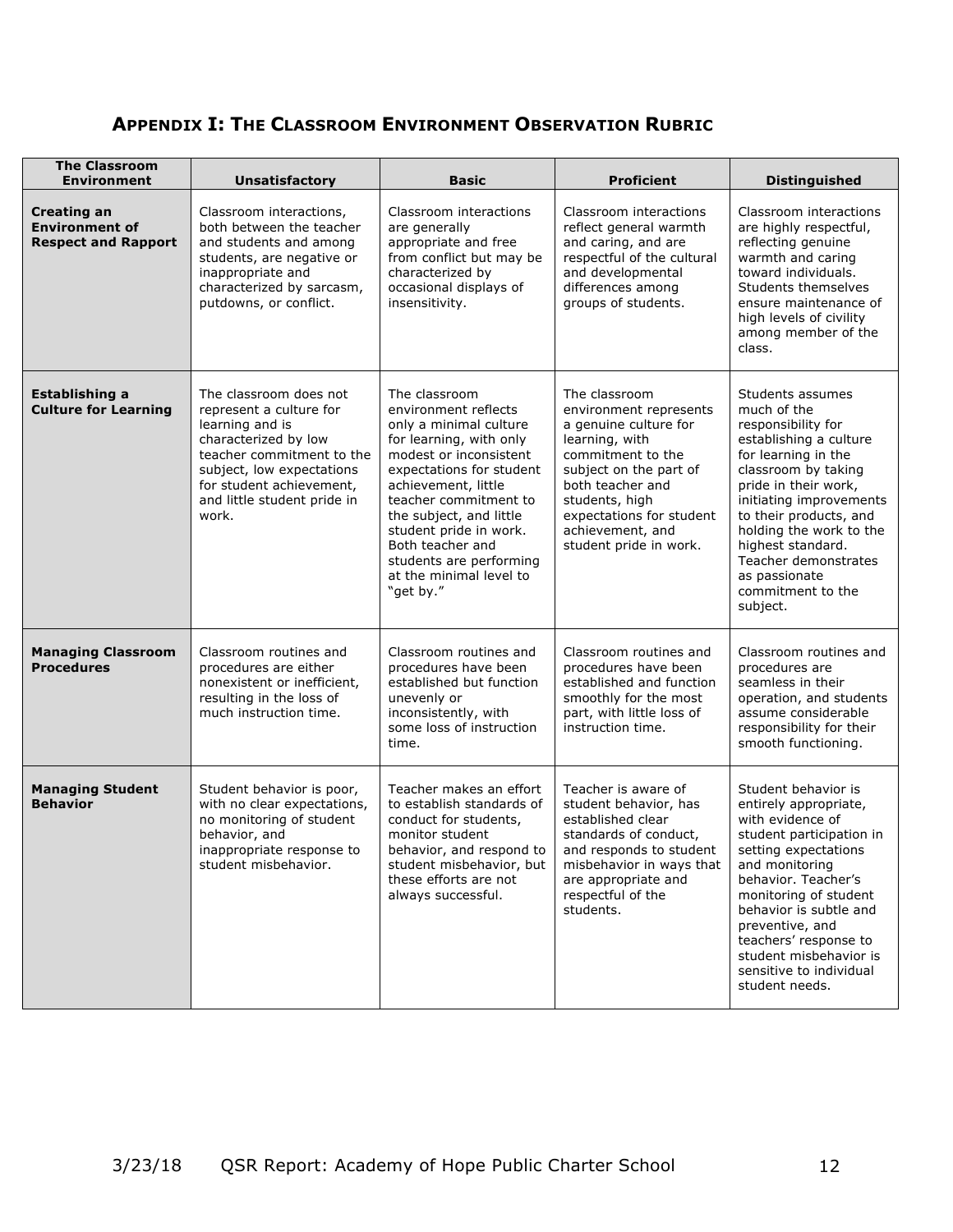## **APPENDIX II: INSTRUCTION OBSERVATION RUBRIC**

| <b>Instruction</b>                                              | <b>Unsatisfactory</b>                                                                                                                                                                                                                                                                                                             | <b>Basic</b>                                                                                                                                                                                                                                                                                                                                                                                                                         | <b>Proficient</b>                                                                                                                                                                                                                                                                                                                                                                                                                                                                   | <b>Distinguished</b>                                                                                                                                                                                                                                                                                                                                                                                                                                                                                                                                                                                                                              |
|-----------------------------------------------------------------|-----------------------------------------------------------------------------------------------------------------------------------------------------------------------------------------------------------------------------------------------------------------------------------------------------------------------------------|--------------------------------------------------------------------------------------------------------------------------------------------------------------------------------------------------------------------------------------------------------------------------------------------------------------------------------------------------------------------------------------------------------------------------------------|-------------------------------------------------------------------------------------------------------------------------------------------------------------------------------------------------------------------------------------------------------------------------------------------------------------------------------------------------------------------------------------------------------------------------------------------------------------------------------------|---------------------------------------------------------------------------------------------------------------------------------------------------------------------------------------------------------------------------------------------------------------------------------------------------------------------------------------------------------------------------------------------------------------------------------------------------------------------------------------------------------------------------------------------------------------------------------------------------------------------------------------------------|
| <b>Communicating</b><br>with Students                           | Teacher's oral and<br>written communication<br>contains errors or is<br>unclear or inappropriate<br>to students. Teacher's<br>purpose in a lesson or<br>unit is unclear to<br>students. Teacher's<br>explanation of the<br>content is unclear or<br>confusing or uses<br>inappropriate language.                                  | Teacher's oral and<br>written communication<br>contains no errors, but<br>may not be completely<br>appropriate or may<br>require further<br>explanations to avoid<br>confusion. Teacher<br>attempts to explain the<br>instructional purpose,<br>with limited success.<br>Teacher's explanation of<br>the content is uneven;<br>some is done skillfully,<br>but other portions are<br>difficult to follow.                            | Teacher communicates<br>clearly and accurately to<br>students both orally and<br>in writing. Teacher's<br>purpose for the lesson or<br>unit is clear, including<br>where it is situation<br>within broader learning.<br>Teacher's explanation of<br>content is appropriate<br>and connects with<br>students' knowledge and<br>experience.                                                                                                                                           | Teacher's oral and written<br>communication is clear and<br>expressive, anticipating<br>possible student<br>misconceptions. Makes the<br>purpose of the lesson or unit<br>clear, including where it is<br>situated within broader<br>learning, linking purpose to<br>student interests. Explanation<br>of content is imaginative, and<br>connects with students'<br>knowledge and experience.<br>Students contribute to<br>explaining concepts to their<br>peers.                                                                                                                                                                                 |
| <b>Using Questioning</b><br>and Discussion<br><b>Techniques</b> | Teacher makes poor<br>use of questioning and<br>discussion techniques,<br>with low-level<br>questions, limited<br>student participation,<br>and little true<br>discussion.                                                                                                                                                        | Teacher's use of<br>questioning and<br>discussion techniques is<br>uneven with some high-<br>level question; attempts<br>at true discussion;<br>moderate student<br>participation.                                                                                                                                                                                                                                                   | Teacher's use of<br>questioning and<br>discussion techniques<br>reflects high-level<br>questions, true<br>discussion, and full<br>participation by all<br>students.                                                                                                                                                                                                                                                                                                                 | Students formulate may of the<br>high-level questions and<br>assume responsibility for the<br>participation of all students in<br>the discussion.                                                                                                                                                                                                                                                                                                                                                                                                                                                                                                 |
| <b>Engaging Students</b><br>in Learning                         | Students are not at all<br>intellectually engaged<br>in significant learning,<br>as a result of<br>inappropriate activities<br>or materials, poor<br>representations of<br>content, or lack of<br>lesson structure.                                                                                                               | Students are<br>intellectually engaged<br>only partially, resulting<br>from activities or<br>materials or uneven<br>quality, inconsistent<br>representation of<br>content or uneven<br>structure of pacing.                                                                                                                                                                                                                          | Students are intellectually<br>engaged throughout the<br>lesson, with appropriate<br>activities and materials,<br>instructive<br>representations of<br>content, and suitable<br>structure and pacing of<br>the lesson.                                                                                                                                                                                                                                                              | Students are highly engaged<br>throughout the lesson and<br>make material contribution to<br>the representation of content,<br>the activities, and the<br>materials. The structure and<br>pacing of the lesson allow for<br>student reflection and closure.                                                                                                                                                                                                                                                                                                                                                                                       |
| <b>Using Assessment</b><br>in Instruction                       | Students are unaware<br>of criteria and<br>performance standards<br>by which their work will<br>be evaluated, and do<br>not engage in self-<br>assessment or<br>monitoring. Teacher<br>does not monitor<br>student learning in the<br>curriculum, and<br>feedback to students is<br>of poor quality and in<br>an untimely manner. | Students know some of<br>the criteria and<br>performance standards<br>by which their work will<br>be evaluated, and<br>occasionally assess the<br>quality of their own work<br>against the assessment<br>criteria and performance<br>standards. Teacher<br>monitors the progress of<br>the class as a whole but<br>elicits no diagnostic<br>information; feedback to<br>students is uneven and<br>inconsistent in its<br>timeliness. | Students are fully aware<br>of the criteria and<br>performance standards by<br>which their work will be<br>evaluated, and frequently<br>assess and monitor the<br>quality of their own work<br>against the assessment<br>criteria and performance<br>standards. Teacher<br>monitors the progress of<br>groups of students in the<br>curriculum, making<br>limited use of diagnostic<br>prompts to elicit<br>information; feedback is<br>timely, consistent, and of<br>high quality. | Students are fully aware of<br>the criteria and standards by<br>which their work will be<br>evaluated, have contributed to<br>the development of the<br>criteria, frequently assess and<br>monitor the quality of their<br>own work against the<br>assessment criteria and<br>performance standards, and<br>make active use of that<br>information in their learning.<br>Teacher actively and<br>systematically elicits<br>diagnostic information from<br>individual students regarding<br>understanding and monitors<br>progress of individual<br>students; feedback is timely,<br>high quality, and students use<br>feedback in their learning. |